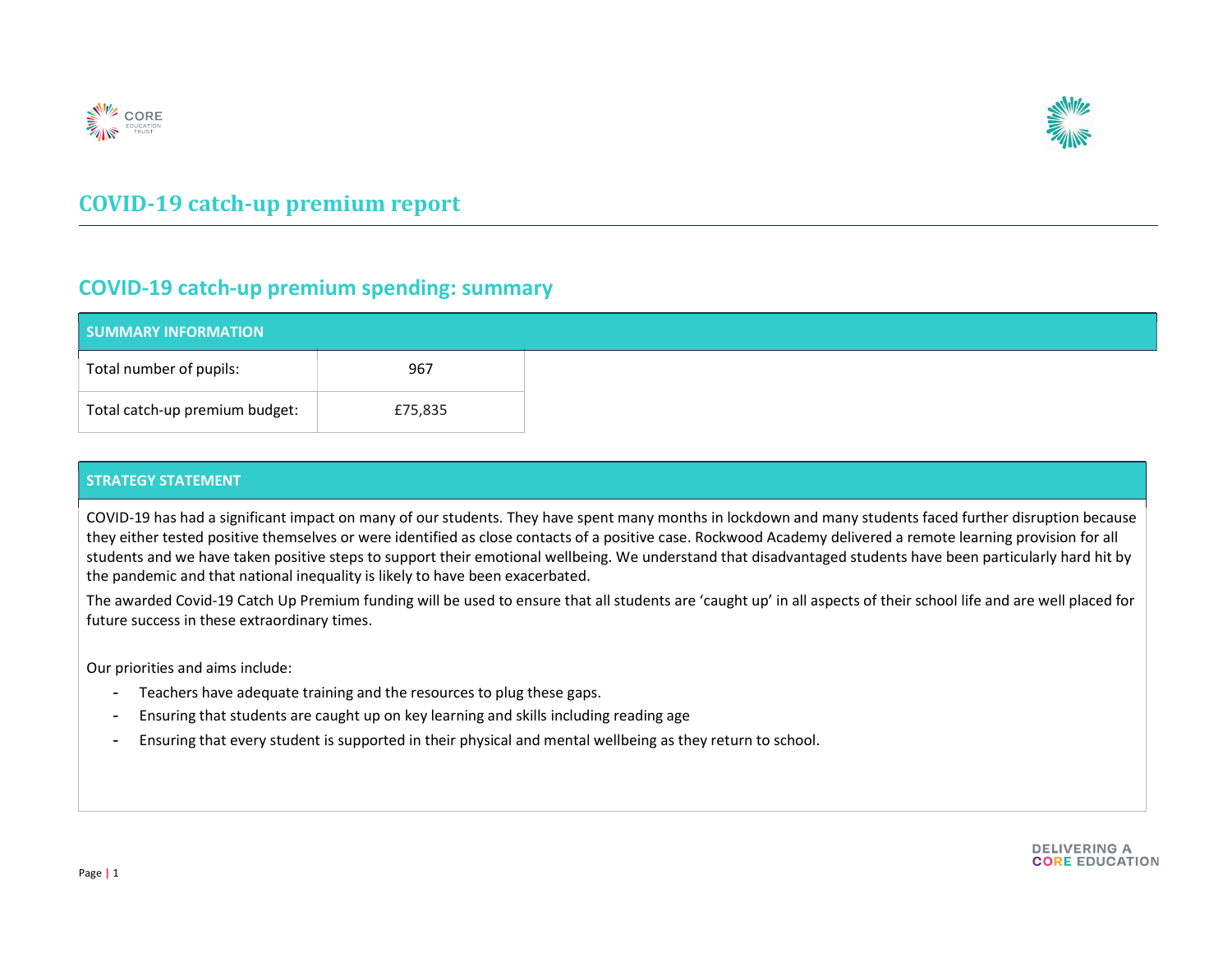# Barriers to learning

| <b>BARRIERS TO FUTURE ATTAINMENT</b> |                                                                                       |  |  |  |
|--------------------------------------|---------------------------------------------------------------------------------------|--|--|--|
| <b>Academic barriers:</b>            |                                                                                       |  |  |  |
| A                                    | Loss of academic routines and focus due to time out of the regular classroom routines |  |  |  |
| B                                    | Lowered literacy levels due to not having opportunities to read as much               |  |  |  |
|                                      | Gaps in knowledge and skills that have developed because of the pandemic              |  |  |  |

| <b>ADDITIONAL BARRIERS</b> |                                                                                                    |  |  |  |
|----------------------------|----------------------------------------------------------------------------------------------------|--|--|--|
| <b>External barriers:</b>  |                                                                                                    |  |  |  |
| D                          | Increased financial pressures on families                                                          |  |  |  |
|                            | Reduced social skills due to being 'in lockdown' for so long                                       |  |  |  |
|                            | Students will have experienced more social, emotional and mental health issues during the pandemic |  |  |  |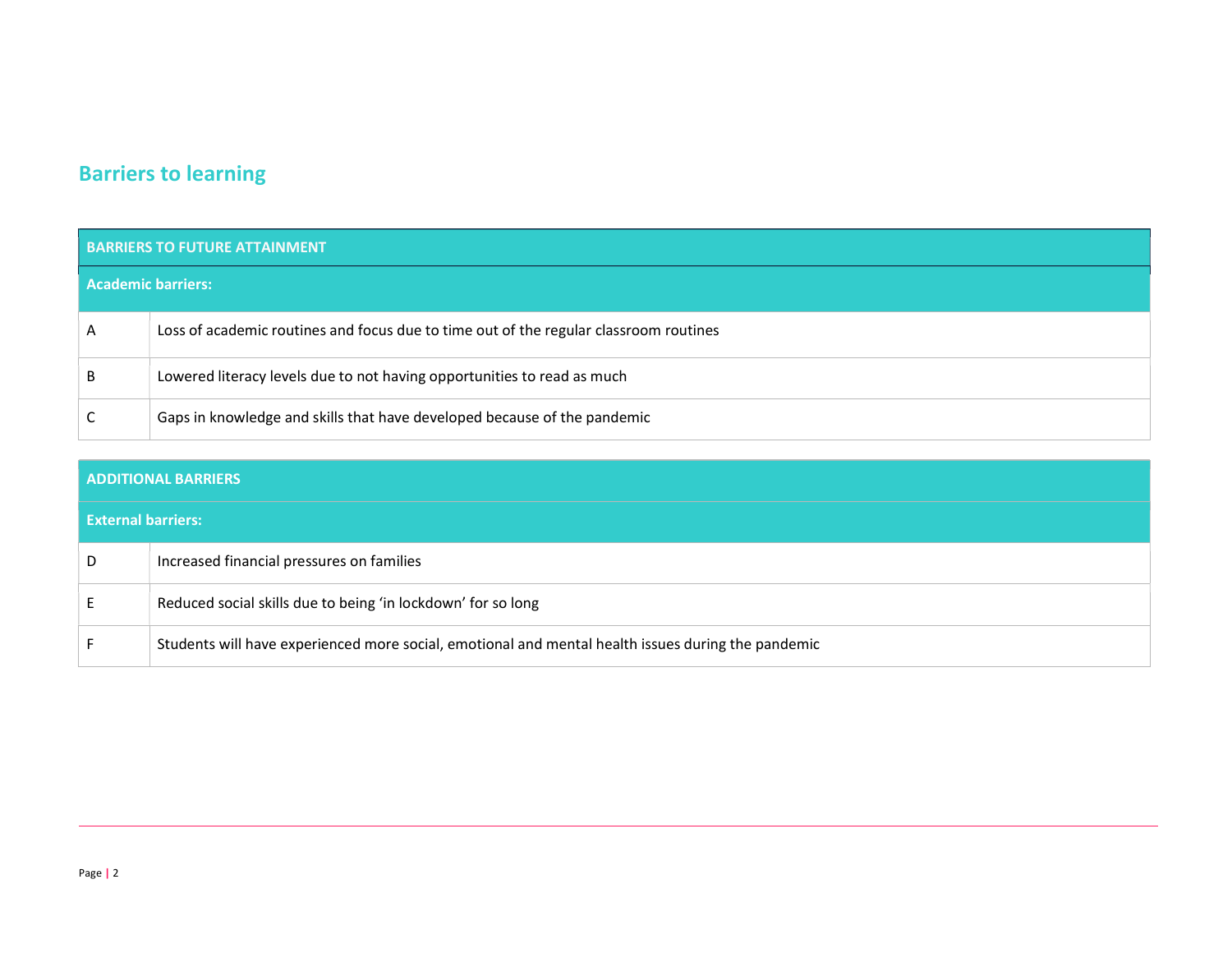# Planned expenditure for current academic year

| <b>Quality of teaching for all</b>                                                |                                                                                                             |                                                                                                                                                                                                                                                                                                        |                                                                                                                                                                                                                                                                                                                       |                   |                                 |  |
|-----------------------------------------------------------------------------------|-------------------------------------------------------------------------------------------------------------|--------------------------------------------------------------------------------------------------------------------------------------------------------------------------------------------------------------------------------------------------------------------------------------------------------|-----------------------------------------------------------------------------------------------------------------------------------------------------------------------------------------------------------------------------------------------------------------------------------------------------------------------|-------------------|---------------------------------|--|
| <b>Desired Outcome</b>                                                            | Chosen action /<br>approach                                                                                 | What's the evidence and<br>rationale for this choice?                                                                                                                                                                                                                                                  | How will you make sure it's<br>implemented well?                                                                                                                                                                                                                                                                      | <b>Staff lead</b> | When will you<br>review this?   |  |
| Increase the academic<br>outcomes of KS4<br>students                              | <b>External resources</b><br>such as PiXL,<br>MyTutor, GCSEpod,<br>PET-Xi and Elevate<br>Education          | All of these companies have<br>extensive evidence to show that<br>they have a positive impact on<br>student outcomes.                                                                                                                                                                                  | A curriculum map to ensure that<br>these strategies are implemented at<br>appropriate points in the year to<br>support students. Data will be used<br>to choose students to participate (if<br>relevant).<br>Training for teachers in the use of<br><b>GCSEpod and PiXL.</b>                                          | <b>SLN</b>        | At each<br>assessment<br>point. |  |
| Increase the academic<br>outcomes of KS3<br>students, particularly<br>in literacy | Reading programmes<br>e.g. Accelerated<br>Reader, Lexia, new<br>reading books,<br>Teacher reading<br>boards | During lockdown, the emphasis has<br>very much been on remote learning<br>which has largely been online.<br>Rockwood Academy delivered live<br>lessons for full academic days and<br>because of this, the frequency of<br>other 'skills' such as physically<br>writing and reading books<br>decreased. | All students tested for reading ages<br>and identified for different waves of<br>intervention. Teachers to receive<br>training on reading in lessons.<br>Students in every class are reading.<br>Increase focus on engaged reading<br>in tutor time. Learning walks<br>focused on reading and literacy in<br>lessons. | <b>IBM</b>        | <b>July 2022</b>                |  |
| Total budgeted cost:                                                              |                                                                                                             |                                                                                                                                                                                                                                                                                                        |                                                                                                                                                                                                                                                                                                                       | £25,835           |                                 |  |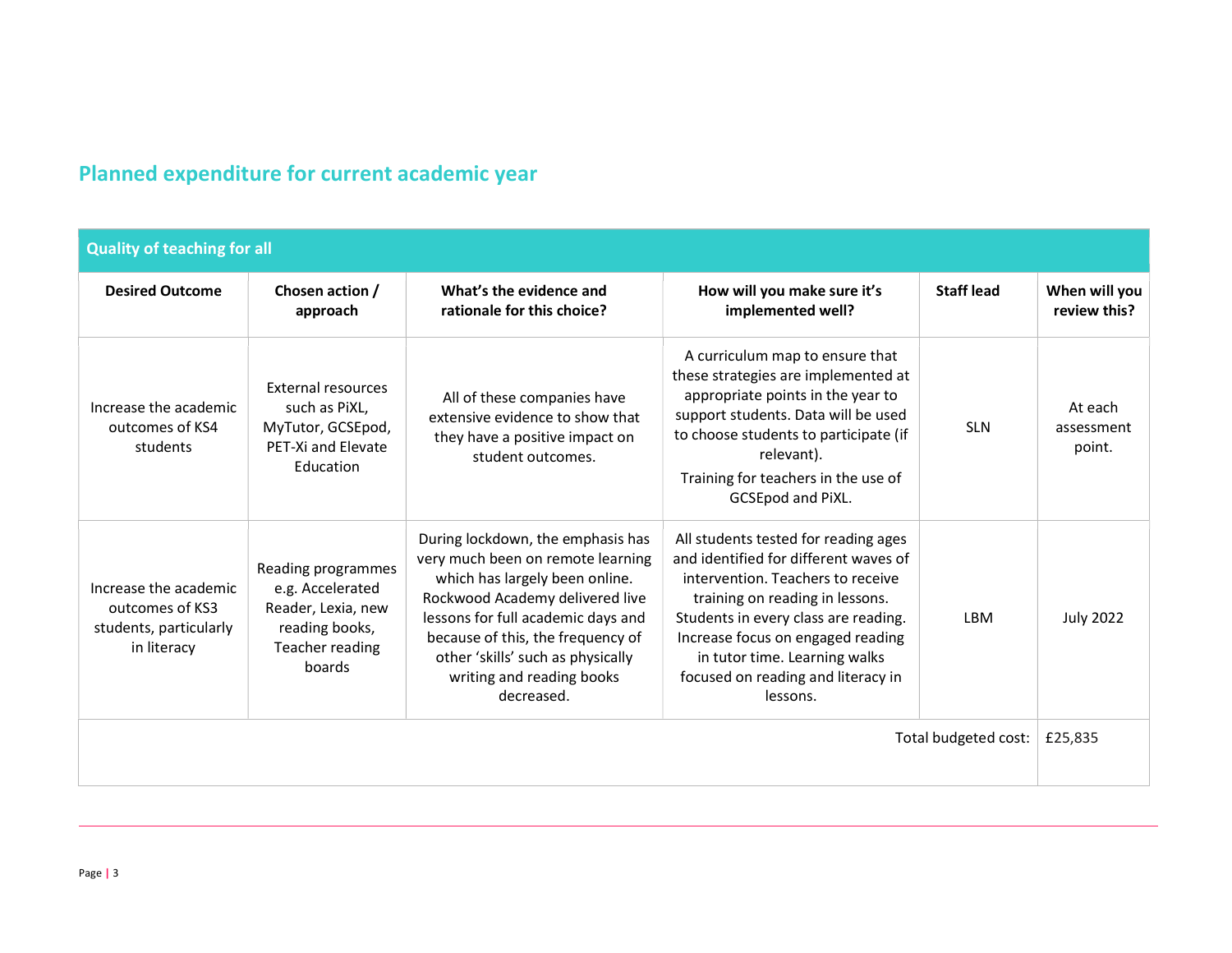| <b>Targeted support</b>                                                                                      |                                                                                           |                                                                                                                                                                                                                                                                                                                         |                                                                                                                                                                                                                        |                   |                               |  |
|--------------------------------------------------------------------------------------------------------------|-------------------------------------------------------------------------------------------|-------------------------------------------------------------------------------------------------------------------------------------------------------------------------------------------------------------------------------------------------------------------------------------------------------------------------|------------------------------------------------------------------------------------------------------------------------------------------------------------------------------------------------------------------------|-------------------|-------------------------------|--|
| <b>Desired Outcome</b>                                                                                       | Chosen action /<br>approach                                                               | What's the evidence and<br>rationale for this choice?                                                                                                                                                                                                                                                                   | How will you make sure it's<br>implemented well?                                                                                                                                                                       | <b>Staff lead</b> | When will you<br>review this? |  |
| Increase the academic<br>outcomes of students<br>who have the biggest<br>gaps in their<br>knowledge / skills | <b>National Tutoring</b><br>Programme (NTP)<br>MyTutor<br>CoachBright                     | Many students have quite big gaps<br>because they didn't immediately<br>have access to a computer device or<br>they may not have the parental<br>support at home to ensure that they<br>are always engaged with the remote<br>learning provision.<br>It is well evidenced that the NTP can<br>help to close these gaps. | Data is used to target specific<br>students in different year groups.<br>These students will be enrolled on a<br>ten-week programme where they<br>will receive weekly tutoring in either<br>English, Maths or Science. | <b>SLN</b>        | May 2022                      |  |
| Increase the academic<br>outcome for all<br>students with gaps in<br>knowledge/ skills                       | GCSE Pod, PIXL,<br>subject specific<br>online platforms,<br>teacher level<br>intervention | Many students have additional gaps<br>in coursework or course units due to<br>post lockdown attendance and<br>engagement. Coursework or units<br>missed will be caught up with<br>teachers through individual study<br>and opportunity days.                                                                            | Teacher tracking of students to<br>identify students that need to be in<br>after school catch up sessions or<br>directed learning on GCSE Pod.<br>A timetable will be created to allow<br>access to students equally.  | <b>SLN</b>        | <b>March 2022</b>             |  |
| Increase the academic<br>outcome for all<br>students with gaps in<br>knowledge/skills                        | Subsidised revision<br>guides and<br>workbooks                                            | Students have additional gaps in<br>knowledge and exam approaches<br>due to reduced contact time with<br>quality first teaching and reduced<br>time for in lesson revision                                                                                                                                              | Subjects identified workbooks and<br>revision guides suitable for students<br>to revise and practice exam skills<br>independently. Workbook guidance<br>and student take up of offer.                                  | <b>SLN</b>        | <b>March 2022</b>             |  |
| Total budgeted cost:                                                                                         |                                                                                           |                                                                                                                                                                                                                                                                                                                         |                                                                                                                                                                                                                        | £25,000           |                               |  |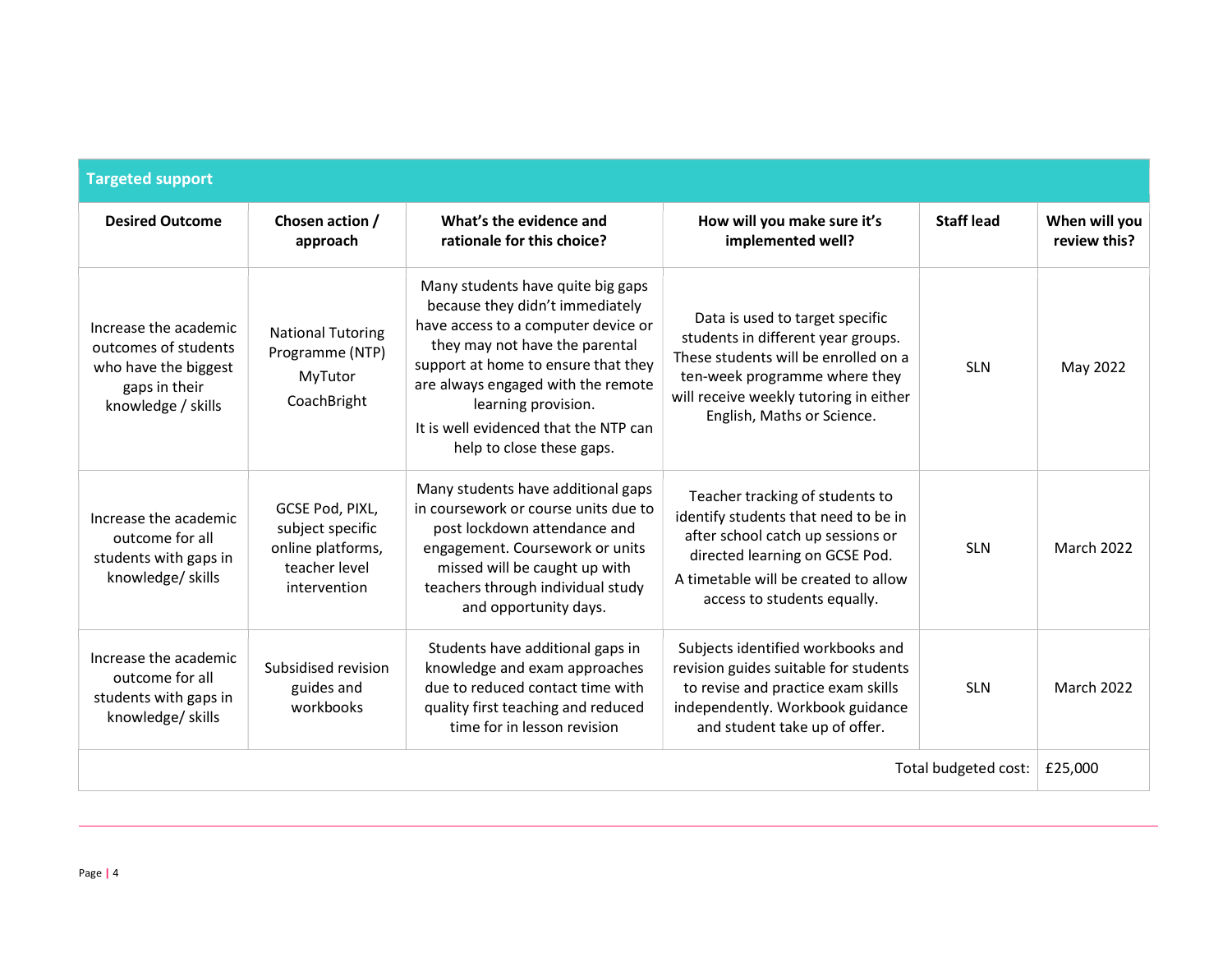| <b>Other approaches</b>                                                                                                                                                                    |                                                                                                   |                                                                                                                                                                                                                                                                                                                                                  |                                                                                                                                                                                                                                                             |                   |                                                                              |  |  |
|--------------------------------------------------------------------------------------------------------------------------------------------------------------------------------------------|---------------------------------------------------------------------------------------------------|--------------------------------------------------------------------------------------------------------------------------------------------------------------------------------------------------------------------------------------------------------------------------------------------------------------------------------------------------|-------------------------------------------------------------------------------------------------------------------------------------------------------------------------------------------------------------------------------------------------------------|-------------------|------------------------------------------------------------------------------|--|--|
| <b>Desired Outcome</b>                                                                                                                                                                     | Chosen action /<br>approach                                                                       | What's the evidence and<br>rationale for this choice?                                                                                                                                                                                                                                                                                            | How will you make sure it's<br>implemented well?                                                                                                                                                                                                            | <b>Staff lead</b> | When will you<br>review this?                                                |  |  |
| Year 11 students<br>prepared for education<br>after GCSE                                                                                                                                   | Career programme<br>delivered though<br>tutor time and guest<br>speakers from KS5<br>institutions | The pandemic has made many<br>students feel disconnected and<br>disengaged with real-life and we<br>need to get them back on track.                                                                                                                                                                                                              | Delivery of programme through<br>tutor time/PSHCE. Tracking of<br>students' applications and post<br>GCSE choices.                                                                                                                                          | STJ               | September<br>2022 where<br>we expect<br>there to be 0<br>NEET <sub>s</sub> . |  |  |
| To increase capacity<br>and provide full<br>pastoral support to all<br>students and to ensure<br>that the social,<br>emotional and mental<br>health needs of our<br>students are being met | Additional training of<br>Pastoral team in<br>wellbeing and<br>counselling                        | It is well documented that Covid-19<br>and the lockdown has had a<br>detrimental impact on many people,<br>particularly in young people. Some<br>of our students have suffered family<br>bereavements as a direct result of<br>Covid-19.<br>Measurable positive impact in the<br>student's mental wellbeing and<br>other aspects of school life. | Student attendance monitored,<br>wellbeing team available<br>throughout the day for student<br>drop-ins if they are feeling<br>anxious or worried.<br>Survey of students to identify<br>effect of lockdown on well-being<br>and impact of any intervention. | <b>SMK</b>        | At the end of<br>each term.                                                  |  |  |
| Increase student<br>capacity for peer<br>support                                                                                                                                           | Worth it peer<br>support mentoring<br>training for student<br>leaders                             | Peer mentoring and support is<br>effective for students to remove<br>some barriers. Worth It! Is a<br>programme that trains and develops<br>students to be the support for their<br>peers and increases their own<br>awareness of mental health.                                                                                                 | Students to be selected and<br>trained through the programme.<br>Drop in and mentoring timetable<br>to be established for students to<br>approach and benefit from the<br>peer support.                                                                     | AH Opp            | March 2022                                                                   |  |  |